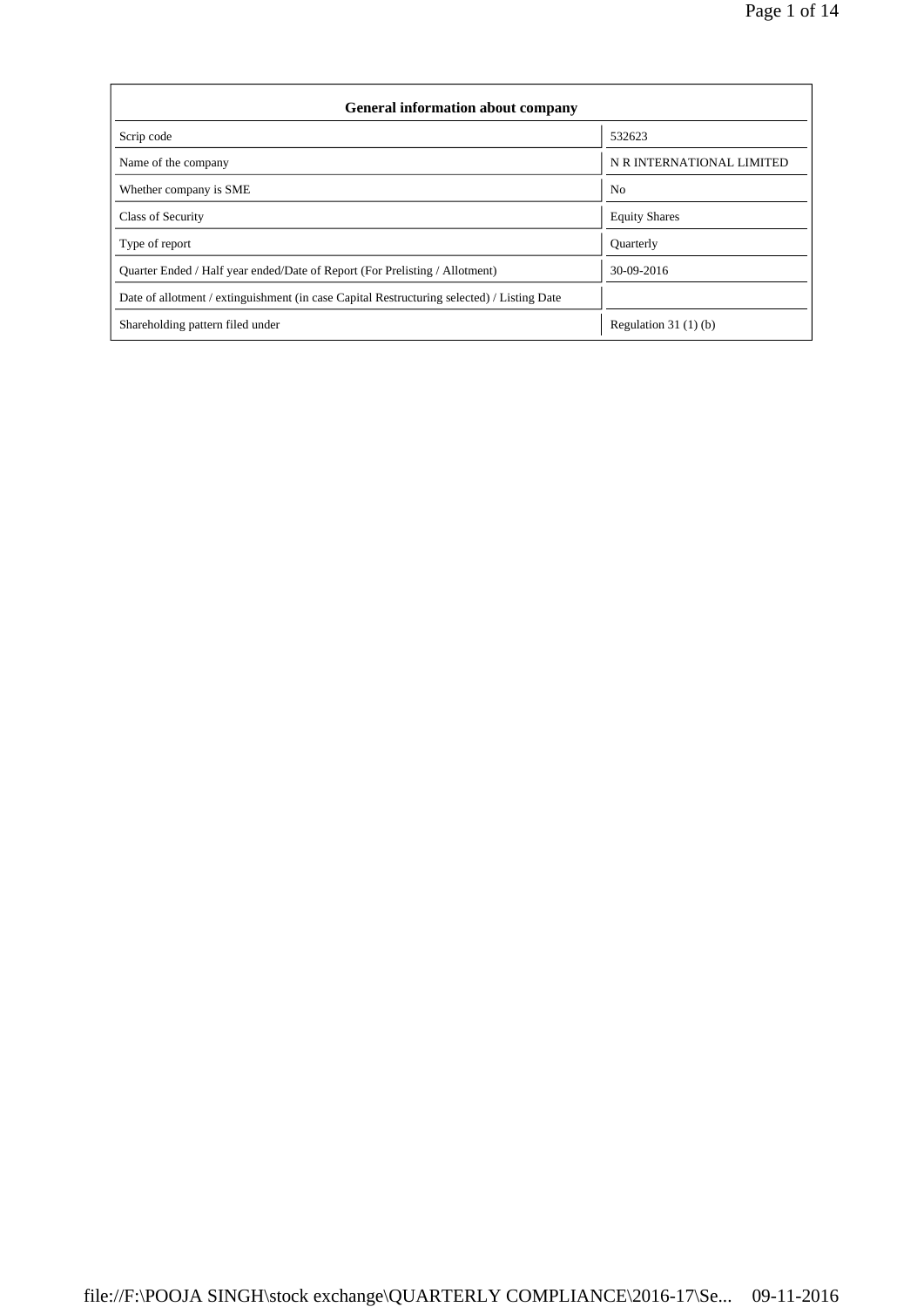| Sr. No. | <b>Particular</b>                                                                      | Yes/No         |
|---------|----------------------------------------------------------------------------------------|----------------|
|         | Whether the Listed Entity has issued any partly paid up shares?                        | N <sub>0</sub> |
|         | Whether the Listed Entity has issued any Convertible Securities?                       | N <sub>0</sub> |
|         | Whether the Listed Entity has issued any Warrants?                                     | N <sub>0</sub> |
|         | Whether the Listed Entity has any shares against which depository receipts are issued? | No.            |
|         | Whether the Listed Entity has any shares in locked-in?                                 | N <sub>0</sub> |
| 6       | Whether any shares held by promoters are pledge or otherwise encumbered?               | N <sub>0</sub> |
|         | Whether company has equity shares with differential voting rights?                     | N <sub>o</sub> |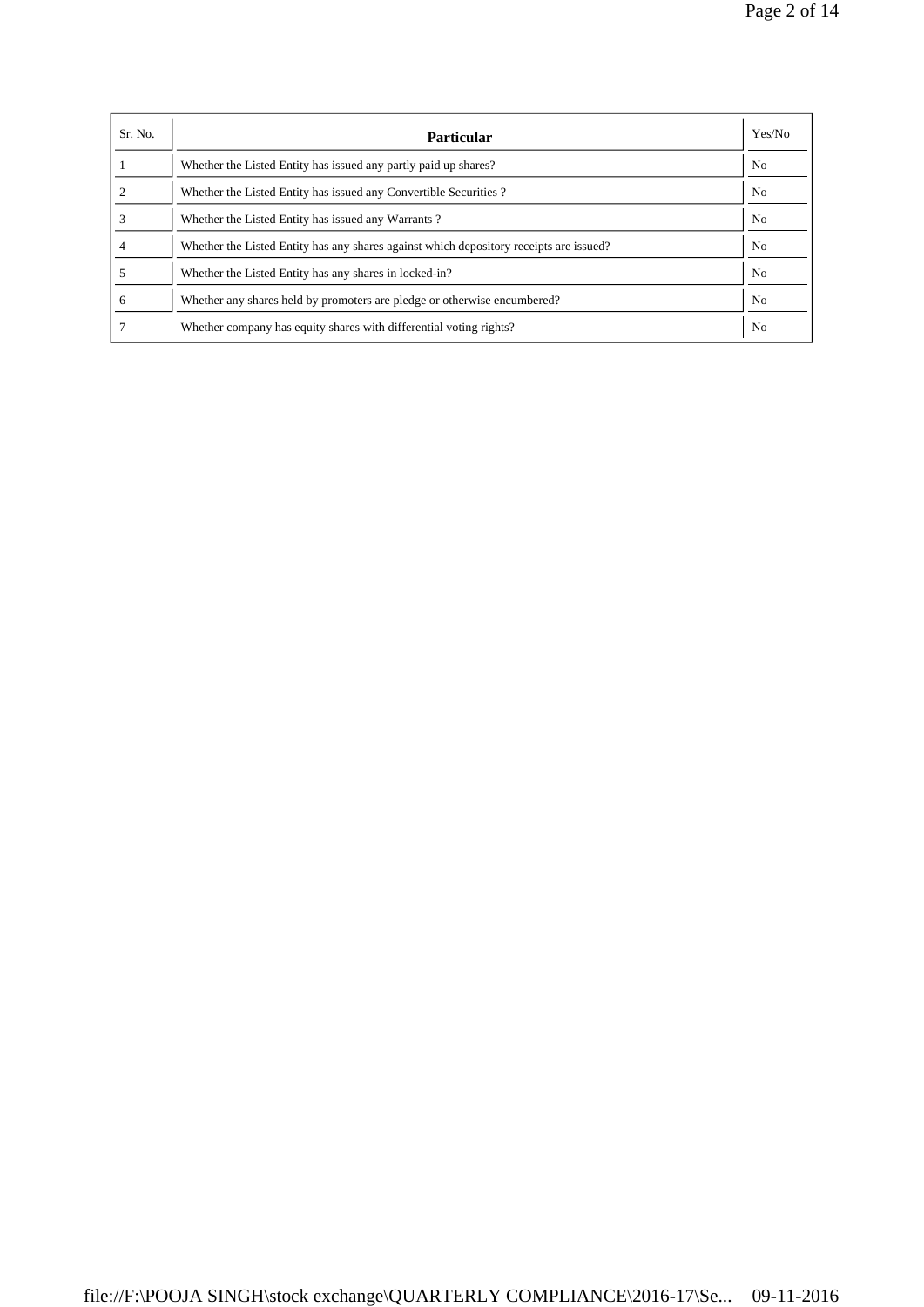|                 | Table I - Summary Statement holding of specified securities |                                  |                                                            |                                 |                                                                  |                                                                     |                                                  |                                                                    |               |          |                                 |  |  |
|-----------------|-------------------------------------------------------------|----------------------------------|------------------------------------------------------------|---------------------------------|------------------------------------------------------------------|---------------------------------------------------------------------|--------------------------------------------------|--------------------------------------------------------------------|---------------|----------|---------------------------------|--|--|
| Category<br>(I) | Category<br>of<br>shareholder<br>(II)                       | Nos. Of<br>shareholders<br>(III) | No. of<br>fully paid<br>up equity<br>shares<br>held $(IV)$ | No.<br>Of<br>Partly             | No. Of<br>shares<br>underlying<br>Depository<br>Receipts<br>(VI) | Total nos.<br>shares<br>held<br>$(VII) =$<br>$(IV)+(V)$<br>$+ (VI)$ | Shareholding<br>as a % of<br>total no. of        | Number of Voting Rights held in each<br>class of securities $(IX)$ |               |          |                                 |  |  |
|                 |                                                             |                                  |                                                            | paid-<br>up                     |                                                                  |                                                                     | shares<br>(calculated<br>as per                  | No of Voting (XIV) Rights                                          |               |          |                                 |  |  |
|                 |                                                             |                                  |                                                            | equity<br>shares<br>held<br>(V) |                                                                  |                                                                     | SCRR.<br>1957) (VIII)<br>As a % of<br>$(A+B+C2)$ | Class eg:<br>X                                                     | Class<br>eg:y | Total    | Total as<br>a % of<br>$(A+B+C)$ |  |  |
| (A)             | Promoter<br>$\&$<br>Promoter<br>Group                       | 8                                | 6525912                                                    |                                 |                                                                  | 6525912                                                             | 61.14                                            | 6525912                                                            |               | 6525912  | 61.14                           |  |  |
| (B)             | Public                                                      | 4347                             | 4148483                                                    |                                 |                                                                  | 4148483                                                             | 38.86                                            | 4148483                                                            |               | 4148483  | 38.86                           |  |  |
| (C)             | Non<br>Promoter-<br>Non Public                              |                                  |                                                            |                                 |                                                                  |                                                                     |                                                  |                                                                    |               |          |                                 |  |  |
| (C1)            | <b>Shares</b><br>underlying<br><b>DRs</b>                   |                                  |                                                            |                                 |                                                                  |                                                                     |                                                  |                                                                    |               |          |                                 |  |  |
| (C2)            | Shares held<br>by<br>Employee<br><b>Trusts</b>              |                                  |                                                            |                                 |                                                                  |                                                                     |                                                  |                                                                    |               |          |                                 |  |  |
|                 | Total                                                       | 4355                             | 10674395                                                   |                                 |                                                                  | 10674395                                                            | 100                                              | 10674395                                                           |               | 10674395 | 100                             |  |  |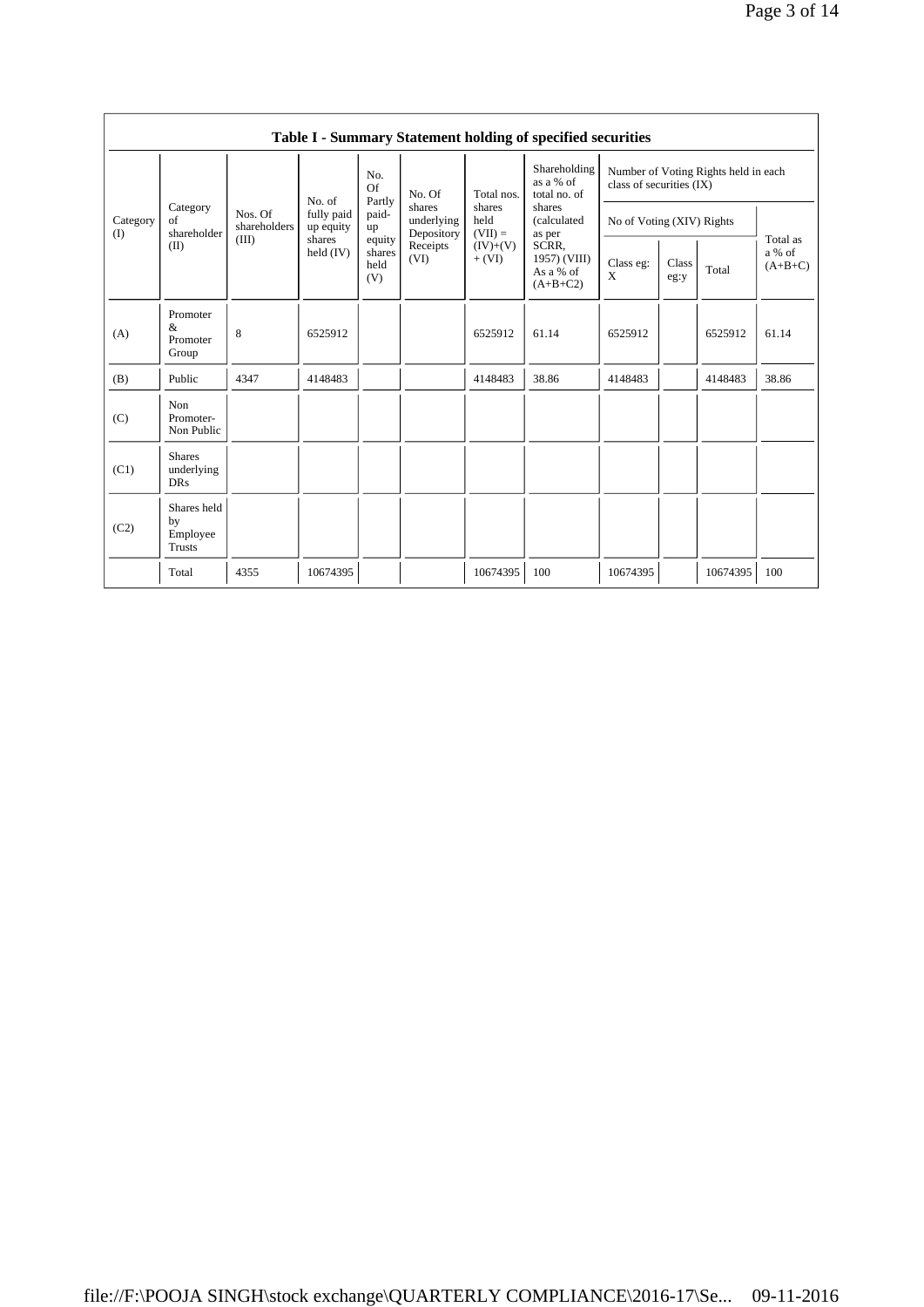|                 | Table I - Summary Statement holding of specified securities |                                                 |                                       |                                                                                                                        |                                                                                                |                                        |                                                         |                                                                               |                                                         |                                       |  |
|-----------------|-------------------------------------------------------------|-------------------------------------------------|---------------------------------------|------------------------------------------------------------------------------------------------------------------------|------------------------------------------------------------------------------------------------|----------------------------------------|---------------------------------------------------------|-------------------------------------------------------------------------------|---------------------------------------------------------|---------------------------------------|--|
| Category<br>(I) | Category<br>of<br>shareholder<br>(II)                       | No. Of<br><b>Shares</b><br>Underlying           | No. of<br><b>Shares</b><br>Underlying | No. Of<br><b>Shares</b><br>Underlying<br>Outstanding<br>convertible<br>securities<br>and No. Of<br>Warrants<br>(Xi)(a) | Shareholding,<br>as a %<br>assuming full<br>conversion of<br>convertible<br>securities (as a   | Number of<br>Locked in<br>shares (XII) |                                                         | Number of<br><b>Shares</b><br>pledged or<br>otherwise<br>encumbered<br>(XIII) |                                                         | Number of<br>equity shares<br>held in |  |
|                 |                                                             | Outstanding<br>convertible<br>securities<br>(X) | Outstanding<br>Warrants<br>$(X_i)$    |                                                                                                                        | percentage of<br>diluted share<br>capital) $(XI)=$<br>$(VII)+(X)$ As a<br>$%$ of<br>$(A+B+C2)$ | No.<br>(a)                             | As a<br>$%$ of<br>total<br><b>Shares</b><br>held<br>(b) | No.<br>(a)                                                                    | As a<br>$%$ of<br>total<br><b>Shares</b><br>held<br>(b) | dematerialized<br>form $(XIV)$        |  |
| (A)             | Promoter<br>&<br>Promoter<br>Group                          |                                                 |                                       |                                                                                                                        | 61.14                                                                                          |                                        |                                                         |                                                                               |                                                         | 6525912                               |  |
| (B)             | Public                                                      |                                                 |                                       |                                                                                                                        | 38.86                                                                                          |                                        |                                                         |                                                                               |                                                         | 3078441                               |  |
| (C)             | Non<br>Promoter-<br>Non Public                              |                                                 |                                       |                                                                                                                        |                                                                                                |                                        |                                                         |                                                                               |                                                         |                                       |  |
| (C1)            | <b>Shares</b><br>underlying<br><b>DRs</b>                   |                                                 |                                       |                                                                                                                        |                                                                                                |                                        |                                                         |                                                                               |                                                         |                                       |  |
| (C2)            | Shares held<br>by<br>Employee<br>Trusts                     |                                                 |                                       |                                                                                                                        |                                                                                                |                                        |                                                         |                                                                               |                                                         |                                       |  |
|                 | Total                                                       |                                                 |                                       |                                                                                                                        | 100                                                                                            |                                        |                                                         |                                                                               |                                                         | 9604353                               |  |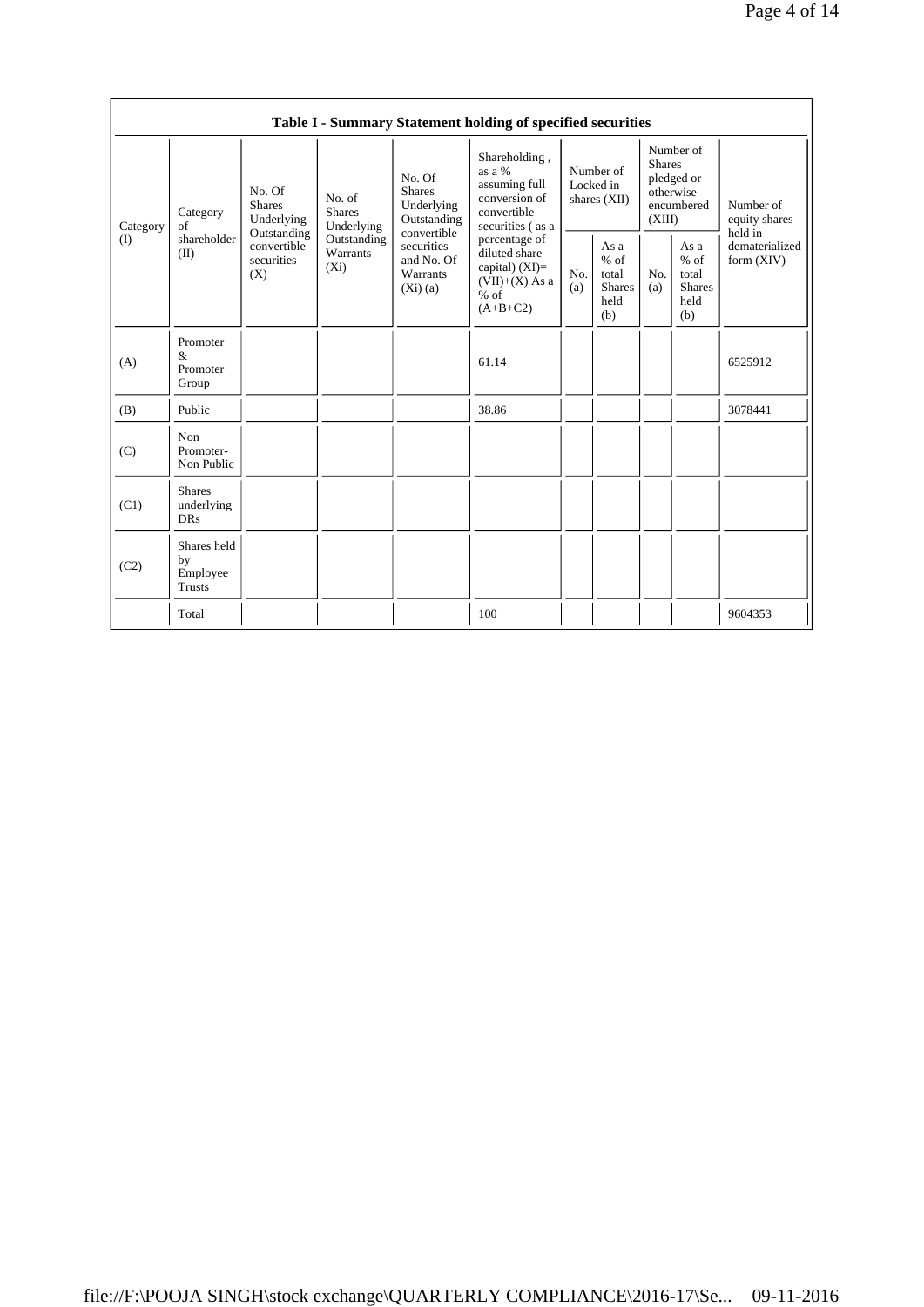|                                                                                                | Table II - Statement showing shareholding pattern of the Promoter and Promoter Group                                |                         |                         |                                 |                          |                        |                                                     |                           |               |                                      |                                                    |
|------------------------------------------------------------------------------------------------|---------------------------------------------------------------------------------------------------------------------|-------------------------|-------------------------|---------------------------------|--------------------------|------------------------|-----------------------------------------------------|---------------------------|---------------|--------------------------------------|----------------------------------------------------|
|                                                                                                |                                                                                                                     |                         | No. of                  | No.<br>Of<br>Partly             | No. Of<br>shares         | Total nos.<br>shares   | Shareholding<br>as a % of<br>total no. of<br>shares | class of securities (IX)  |               | Number of Voting Rights held in each |                                                    |
| Sr.                                                                                            | Category &<br>Name of the                                                                                           | Nos. Of<br>shareholders | fully paid<br>up equity | paid-<br>up                     | underlying<br>Depository | held<br>$(VII) =$      | (calculated<br>as per                               | No of Voting (XIV) Rights |               |                                      | Total<br>as a %<br>of<br>Total<br>Voting<br>rights |
|                                                                                                | Shareholders (I)                                                                                                    | (III)                   | shares<br>held $(IV)$   | equity<br>shares<br>held<br>(V) | Receipts<br>(VI)         | $(IV)+(V)$<br>$+ (VI)$ | SCRR,<br>1957) (VIII)<br>As a % of<br>$(A+B+C2)$    | Class eg:<br>X            | Class<br>eg:y | Total                                |                                                    |
| А                                                                                              | Table II - Statement showing shareholding pattern of the Promoter and Promoter Group                                |                         |                         |                                 |                          |                        |                                                     |                           |               |                                      |                                                    |
| (1)                                                                                            | Indian                                                                                                              |                         |                         |                                 |                          |                        |                                                     |                           |               |                                      |                                                    |
| (a)                                                                                            | Individuals/Hindu<br>undivided Family                                                                               | 8                       | 6525912                 |                                 |                          | 6525912                | 61.14                                               | 6525912                   |               | 6525912                              | 61.14                                              |
| Sub-Total<br>(A)(1)                                                                            |                                                                                                                     | 8                       | 6525912                 |                                 |                          | 6525912                | 61.14                                               | 6525912                   |               | 6525912                              | 61.14                                              |
| (2)                                                                                            | Foreign                                                                                                             |                         |                         |                                 |                          |                        |                                                     |                           |               |                                      |                                                    |
| Total<br>Shareholding<br>of Promoter<br>and<br>Promoter<br>Group $(A)=$<br>$(A)(1)+(A)$<br>(2) |                                                                                                                     | 8                       | 6525912                 |                                 |                          | 6525912                | 61.14                                               | 6525912                   |               | 6525912                              | 61.14                                              |
| B                                                                                              | Table III - Statement showing shareholding pattern of the Public shareholder                                        |                         |                         |                                 |                          |                        |                                                     |                           |               |                                      |                                                    |
| (1)                                                                                            | Institutions                                                                                                        |                         |                         |                                 |                          |                        |                                                     |                           |               |                                      |                                                    |
| (a)                                                                                            | <b>Mutual Funds</b>                                                                                                 | 1                       | 2850                    |                                 |                          | 2850                   | 0.03                                                | 2850                      |               | 2850                                 | 0.03                                               |
| (f)                                                                                            | Financial<br>Institutions/<br><b>Banks</b>                                                                          | 1                       | 600                     |                                 |                          | 600                    | 0.01                                                | 600                       |               | 600                                  | 0.01                                               |
| Sub-Total<br>(B)(1)                                                                            |                                                                                                                     | 2                       | 3450                    |                                 |                          | 3450                   | 0.03                                                | 3450                      |               | 3450                                 | 0.03                                               |
| (3)                                                                                            | Non-institutions                                                                                                    |                         |                         |                                 |                          |                        |                                                     |                           |               |                                      |                                                    |
| (a(i))                                                                                         | Individuals -<br>i.Individual<br>shareholders<br>holding nominal<br>share capital up<br>to Rs. 2 lakhs.             | 4285                    | 1902275                 |                                 |                          | 1902275                | 17.82                                               | 1902275                   |               | 1902275                              | 17.82                                              |
| (a(ii))                                                                                        | Individuals - ii.<br>Individual<br>shareholders<br>holding nominal<br>share capital in<br>excess of Rs. 2<br>lakhs. | $\overline{4}$          | 358190                  |                                 |                          | 358190                 | 3.36                                                | 358190                    |               | 358190                               | 3.36                                               |
| (e)                                                                                            | Any Other<br>(specify)                                                                                              | 56                      | 1884568                 |                                 |                          | 1884568                | 17.66                                               | 1884568                   |               | 1884568                              | 17.66                                              |
| Sub-Total<br>(B)(3)                                                                            |                                                                                                                     | 4345                    | 4145033                 |                                 |                          | 4145033                | 38.83                                               | 4145033                   |               | 4145033                              | 38.83                                              |
| <b>Total Public</b><br>Shareholding<br>$(B)=(B)(1)+$<br>$(B)(2)+(B)$<br>(3)                    |                                                                                                                     | 4347                    | 4148483                 |                                 |                          | 4148483                | 38.86                                               | 4148483                   |               | 4148483                              | 38.86                                              |
| ${\bf C}$                                                                                      | Table IV - Statement showing shareholding pattern of the Non Promoter- Non Public shareholder                       |                         |                         |                                 |                          |                        |                                                     |                           |               |                                      |                                                    |
| Total<br>$(A+B+C2)$                                                                            |                                                                                                                     | 4355                    | 10674395                |                                 |                          | 10674395               | 100                                                 | 10674395                  |               | 10674395                             | 100                                                |
| Total                                                                                          |                                                                                                                     | 4355                    | 10674395                |                                 |                          | 10674395               | 100                                                 | 10674395                  |               | 10674395                             | 100                                                |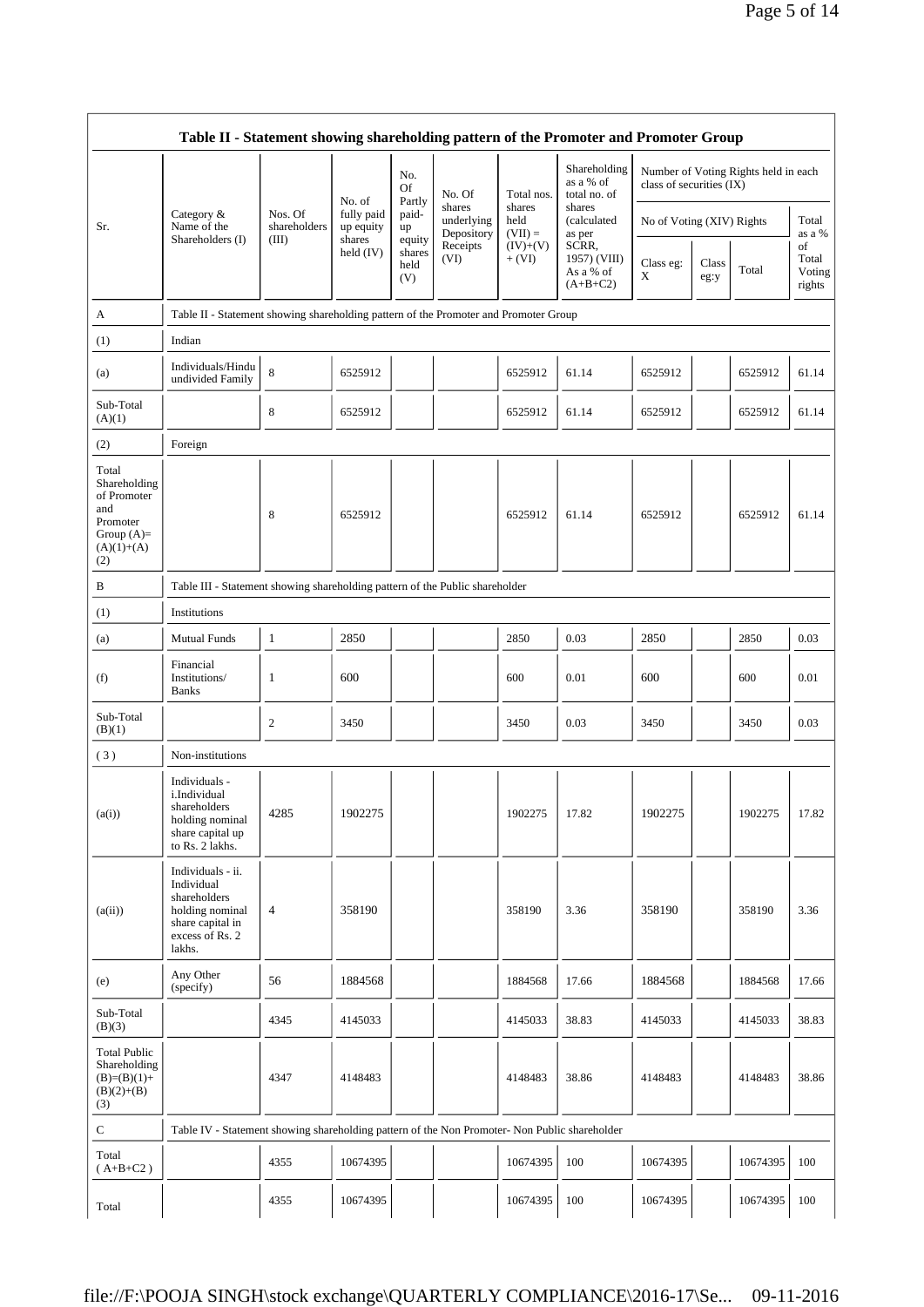| -<br>$\cdot$ D $\cdot$ C $\cdot$ |  |  |  |  |
|----------------------------------|--|--|--|--|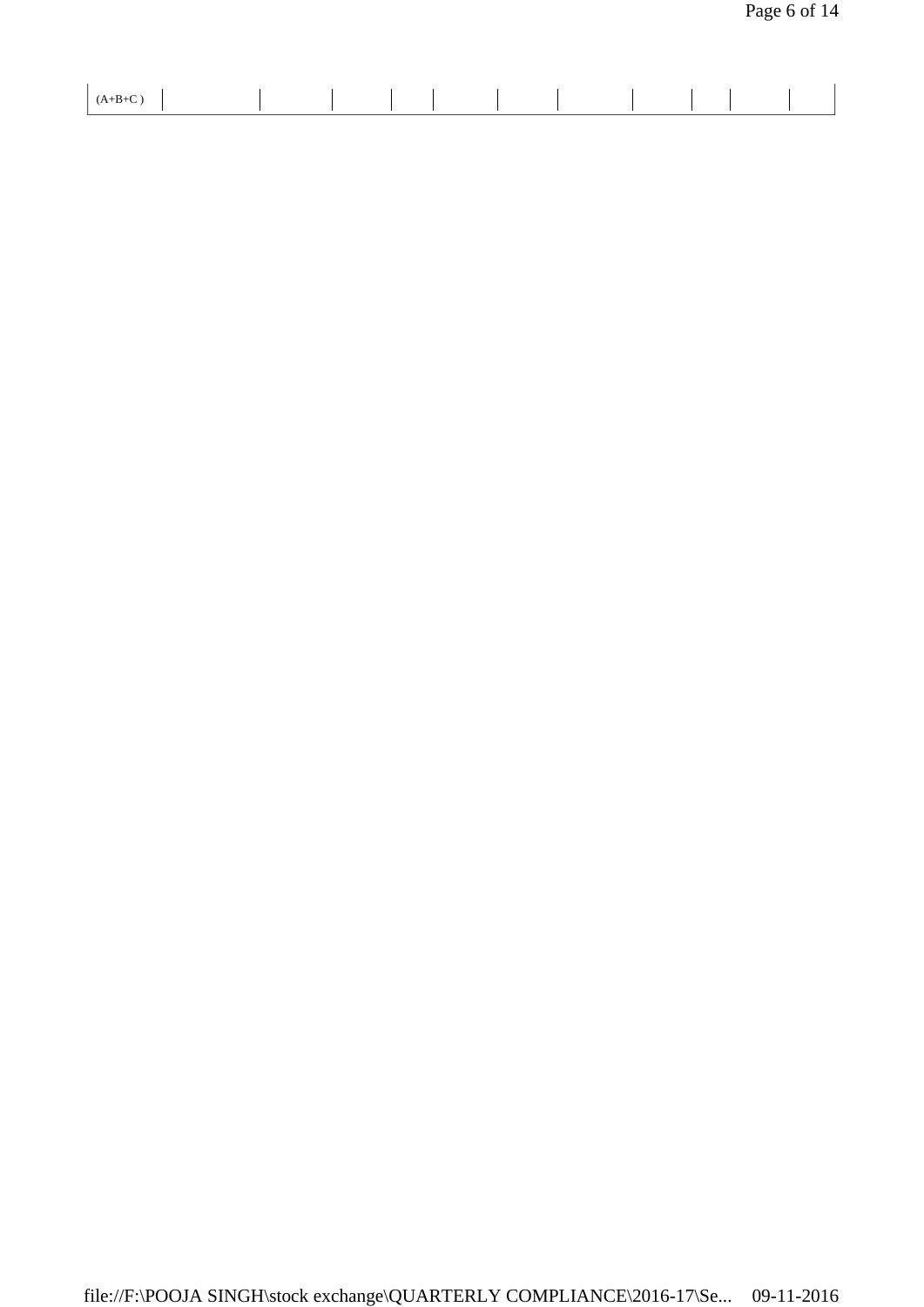| Table II - Statement showing shareholding pattern of the Promoter and Promoter Group    |                                                      |                                                                             |                                                                                                               |                                                                                                                                                                                         |            |                                                    |                                                                               |                                                    |                                       |  |
|-----------------------------------------------------------------------------------------|------------------------------------------------------|-----------------------------------------------------------------------------|---------------------------------------------------------------------------------------------------------------|-----------------------------------------------------------------------------------------------------------------------------------------------------------------------------------------|------------|----------------------------------------------------|-------------------------------------------------------------------------------|----------------------------------------------------|---------------------------------------|--|
| Sr.                                                                                     | No. Of<br><b>Shares</b><br>Underlying<br>Outstanding | No. of<br><b>Shares</b><br>Underlying<br>Outstanding<br>Warrants<br>$(X_i)$ | No. Of Shares<br>Underlying<br>Outstanding<br>convertible<br>securities and<br>No. Of<br>Warrants (Xi)<br>(a) | Shareholding, as<br>a % assuming full<br>conversion of<br>convertible<br>securities (as a<br>percentage of<br>diluted share<br>capital) $(XI)$ =<br>$(VII)+(X)$ As a %<br>of $(A+B+C2)$ |            | Number of<br>Locked in<br>shares $(XII)$           | Number of<br><b>Shares</b><br>pledged or<br>otherwise<br>encumbered<br>(XIII) |                                                    | Number of<br>equity shares<br>held in |  |
|                                                                                         | convertible<br>securities $(X)$                      |                                                                             |                                                                                                               |                                                                                                                                                                                         | No.<br>(a) | As a %<br>of total<br><b>Shares</b><br>held<br>(b) | No.<br>(a)                                                                    | As a %<br>of total<br><b>Shares</b><br>held<br>(b) | dematerialized<br>form (XIV)          |  |
| A                                                                                       |                                                      |                                                                             |                                                                                                               | Table II - Statement showing shareholding pattern of the Promoter and Promoter Group                                                                                                    |            |                                                    |                                                                               |                                                    |                                       |  |
| (1)                                                                                     | Indian                                               |                                                                             |                                                                                                               |                                                                                                                                                                                         |            |                                                    |                                                                               |                                                    |                                       |  |
| (a)                                                                                     |                                                      |                                                                             |                                                                                                               | 61.14                                                                                                                                                                                   |            |                                                    |                                                                               |                                                    | 6525912                               |  |
| Sub-Total (A)<br>(1)                                                                    |                                                      |                                                                             |                                                                                                               | 61.14                                                                                                                                                                                   |            |                                                    |                                                                               |                                                    | 6525912                               |  |
| (2)                                                                                     | Foreign                                              |                                                                             |                                                                                                               |                                                                                                                                                                                         |            |                                                    |                                                                               |                                                    |                                       |  |
| Total<br>Shareholding<br>of Promoter<br>and Promoter<br>Group $(A)=$<br>$(A)(1)+(A)(2)$ |                                                      |                                                                             |                                                                                                               | 61.14                                                                                                                                                                                   |            |                                                    |                                                                               |                                                    | 6525912                               |  |
| B                                                                                       |                                                      |                                                                             |                                                                                                               | Table III - Statement showing shareholding pattern of the Public shareholder                                                                                                            |            |                                                    |                                                                               |                                                    |                                       |  |
| (1)                                                                                     | Institutions                                         |                                                                             |                                                                                                               |                                                                                                                                                                                         |            |                                                    |                                                                               |                                                    |                                       |  |
| (a)                                                                                     |                                                      |                                                                             |                                                                                                               | 0.03                                                                                                                                                                                    |            |                                                    |                                                                               |                                                    | $\mathbf{0}$                          |  |
| (f)                                                                                     |                                                      |                                                                             |                                                                                                               | 0.01                                                                                                                                                                                    |            |                                                    |                                                                               |                                                    | $\mathbf{0}$                          |  |
| Sub-Total (B)<br>(1)                                                                    |                                                      |                                                                             |                                                                                                               | 0.03                                                                                                                                                                                    |            |                                                    |                                                                               |                                                    | $\mathbf{0}$                          |  |
| (3)                                                                                     | Non-institutions                                     |                                                                             |                                                                                                               |                                                                                                                                                                                         |            |                                                    |                                                                               |                                                    |                                       |  |
| (a(i))                                                                                  |                                                      |                                                                             |                                                                                                               | 17.82                                                                                                                                                                                   |            |                                                    |                                                                               |                                                    | 995883                                |  |
| (a(ii))                                                                                 |                                                      |                                                                             |                                                                                                               | 3.36                                                                                                                                                                                    |            |                                                    |                                                                               |                                                    | 276440                                |  |
| (e)                                                                                     |                                                      |                                                                             |                                                                                                               | 17.66                                                                                                                                                                                   |            |                                                    |                                                                               |                                                    | 1806118                               |  |
| Sub-Total (B)<br>(3)                                                                    |                                                      |                                                                             |                                                                                                               | 38.83                                                                                                                                                                                   |            |                                                    |                                                                               |                                                    | 3078441                               |  |
| <b>Total Public</b><br>Shareholding<br>$(B)=(B)(1)+$<br>$(B)(2)+(B)(3)$                 |                                                      |                                                                             |                                                                                                               | 38.86                                                                                                                                                                                   |            |                                                    |                                                                               |                                                    | 3078441                               |  |
| $\mathbf C$                                                                             |                                                      |                                                                             |                                                                                                               | Table IV - Statement showing shareholding pattern of the Non Promoter- Non Public shareholder                                                                                           |            |                                                    |                                                                               |                                                    |                                       |  |
| Total<br>$(A+B+C2)$                                                                     |                                                      |                                                                             |                                                                                                               | 100                                                                                                                                                                                     |            |                                                    |                                                                               |                                                    | 9604353                               |  |
| Total<br>$(A+B+C)$                                                                      |                                                      |                                                                             |                                                                                                               | 100                                                                                                                                                                                     |            |                                                    |                                                                               |                                                    | 9604353                               |  |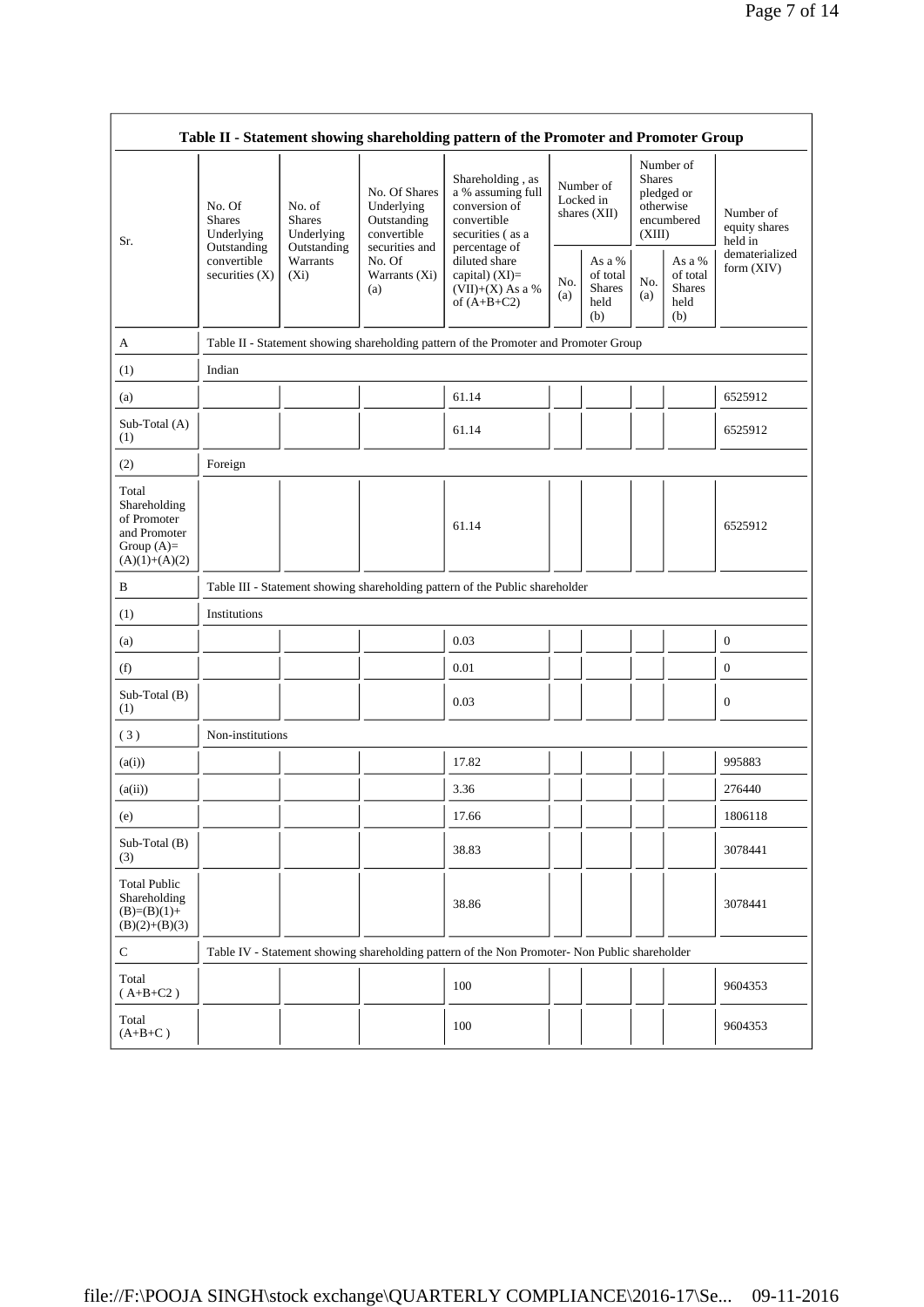| Individuals/Hindu undivided Family                                                                                                                                                               |                               |                                                               |                                |                   |                                |                             |                              |  |  |  |  |
|--------------------------------------------------------------------------------------------------------------------------------------------------------------------------------------------------|-------------------------------|---------------------------------------------------------------|--------------------------------|-------------------|--------------------------------|-----------------------------|------------------------------|--|--|--|--|
| Searial No.                                                                                                                                                                                      | $\mathbf{1}$                  | $\overline{2}$                                                | 3                              | $\overline{4}$    | 5                              | 6                           | $7\phantom{.0}$              |  |  |  |  |
| Name of the<br>Shareholders<br>(I)                                                                                                                                                               | <b>ANJU</b><br><b>AGARWAL</b> | <b>DEEPAK</b><br><b>AGARWAL</b>                               | <b>SHRADDHA</b><br><b>MODI</b> | <b>VINIT MODI</b> | <b>ABHISHEK</b><br><b>MODI</b> | <b>NIRMAL</b><br>MODI & HUF | <b>NIRMAL</b><br><b>MODI</b> |  |  |  |  |
| PAN (II)                                                                                                                                                                                         | ABRPA7045B                    | ADBPA0886G                                                    | ANHPM6892Q                     | ANHPM6891P        | ANGPM9469C                     | AABHN4792H                  | AETPM2635L                   |  |  |  |  |
| No. of fully<br>paid up equity<br>shares held<br>(IV)                                                                                                                                            | 30000                         | 120637                                                        | 195250                         | 286065            | 397278                         | 412500                      | 1800558                      |  |  |  |  |
| No. Of Partly<br>paid-up equity<br>shares held<br>(V)                                                                                                                                            |                               |                                                               |                                |                   |                                |                             |                              |  |  |  |  |
| No. Of shares<br>underlying<br>Depository<br>Receipts (VI)                                                                                                                                       |                               |                                                               |                                |                   |                                |                             |                              |  |  |  |  |
| Total nos.<br>shares held<br>$(VII) = (IV) +$<br>$(V)+(VI)$                                                                                                                                      | 30000                         | 120637                                                        | 195250                         | 286065            | 397278                         | 412500                      | 1800558                      |  |  |  |  |
| Shareholding<br>as a % of total<br>no. of shares<br>(calculated as<br>per SCRR,<br>1957) (VIII)<br>As a % of<br>$(A+B+C2)$                                                                       | 0.28                          | 1.13                                                          | 1.83                           | 2.68              | 3.72                           | 3.86                        | 16.87                        |  |  |  |  |
|                                                                                                                                                                                                  |                               | Number of Voting Rights held in each class of securities (IX) |                                |                   |                                |                             |                              |  |  |  |  |
| Class eg:X                                                                                                                                                                                       | 30000                         | 120637                                                        | 195250                         | 286065            | 397278                         | 412500                      | 1800558                      |  |  |  |  |
| Class eg:y                                                                                                                                                                                       |                               |                                                               |                                |                   |                                |                             |                              |  |  |  |  |
| Total                                                                                                                                                                                            | 30000                         | 120637                                                        | 195250                         | 286065            | 397278                         | 412500                      | 1800558                      |  |  |  |  |
| Total as a %<br>of Total<br>Voting rights                                                                                                                                                        | 0.28                          | 1.13                                                          | 1.83                           | 2.68              | 3.72                           | 3.86                        | 16.87                        |  |  |  |  |
| No. Of Shares<br>Underlying<br>Outstanding<br>convertible<br>securities $(X)$                                                                                                                    |                               |                                                               |                                |                   |                                |                             |                              |  |  |  |  |
| No. of Shares<br>Underlying<br>Outstanding<br>Warrants (Xi)                                                                                                                                      |                               |                                                               |                                |                   |                                |                             |                              |  |  |  |  |
| No. Of Shares<br>Underlying<br>Outstanding<br>convertible<br>securities and<br>No. Of<br>Warrants (Xi)<br>(a)                                                                                    |                               |                                                               |                                |                   |                                |                             |                              |  |  |  |  |
| Shareholding,<br>as a %<br>assuming full<br>conversion of<br>convertible<br>securities (as a<br>percentage of<br>diluted share<br>capital) $(XI)=$<br>$(VII)+(Xi)(a)$<br>As a % of<br>$(A+B+C2)$ | 0.28                          | 1.13                                                          | 1.83                           | 2.68              | 3.72                           | 3.86                        | 16.87                        |  |  |  |  |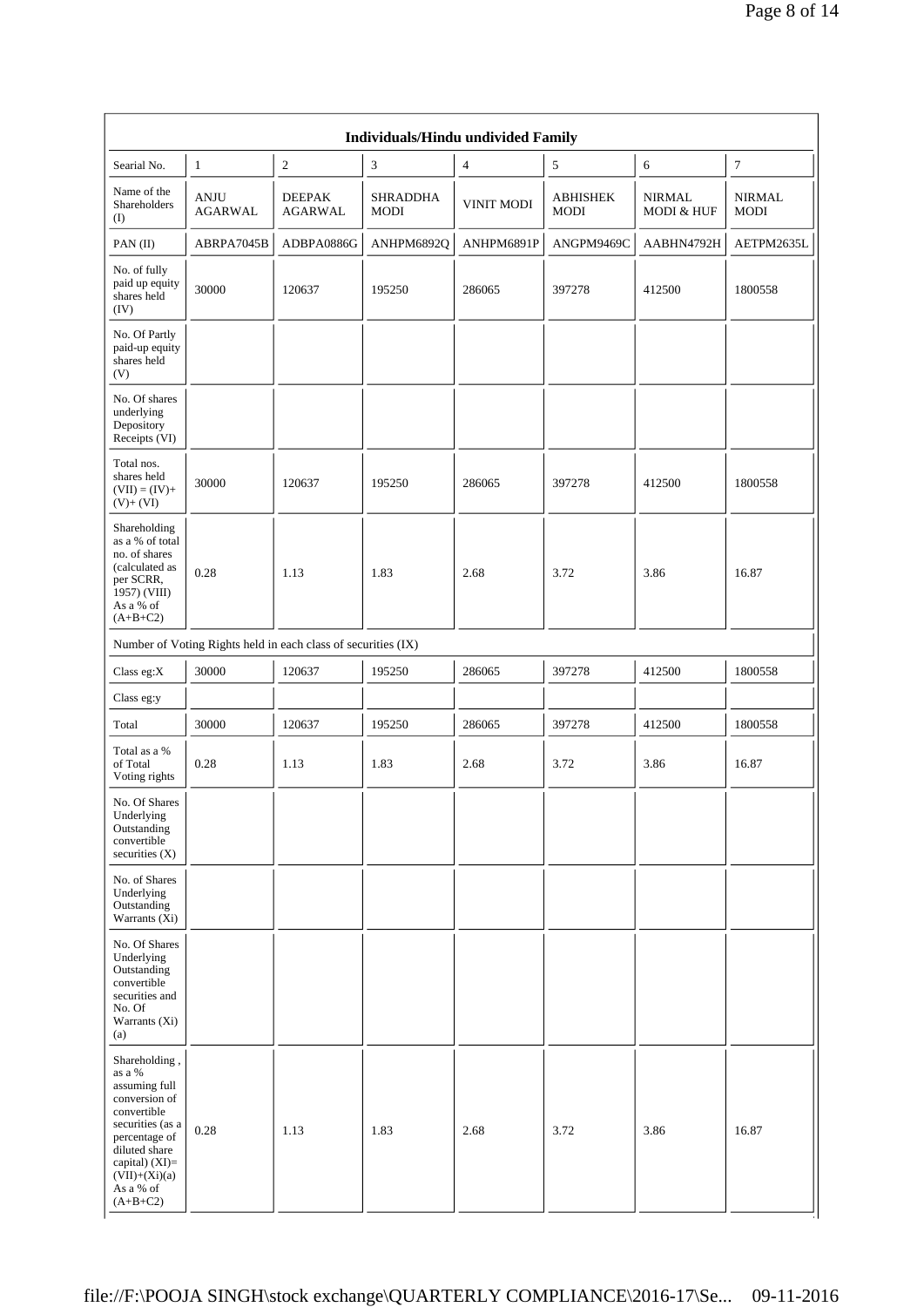| No. $(a)$                                                               |                              |                                                         |        |        |        |        |         |
|-------------------------------------------------------------------------|------------------------------|---------------------------------------------------------|--------|--------|--------|--------|---------|
| As a % of<br>total Shares<br>$\text{held}(\text{b})$                    |                              |                                                         |        |        |        |        |         |
|                                                                         |                              | Number of Shares pledged or otherwise encumbered (XIII) |        |        |        |        |         |
| No. $(a)$                                                               |                              |                                                         |        |        |        |        |         |
| As a % of<br>total Shares<br>held (b)                                   |                              |                                                         |        |        |        |        |         |
| Number of<br>equity shares<br>held in<br>dematerialized<br>form $(XIV)$ | 30000                        | 120637                                                  | 195250 | 286065 | 397278 | 412500 | 1800558 |
|                                                                         | Reason for not providing PAN |                                                         |        |        |        |        |         |
| Reason for<br>not providing<br>PAN                                      |                              |                                                         |        |        |        |        |         |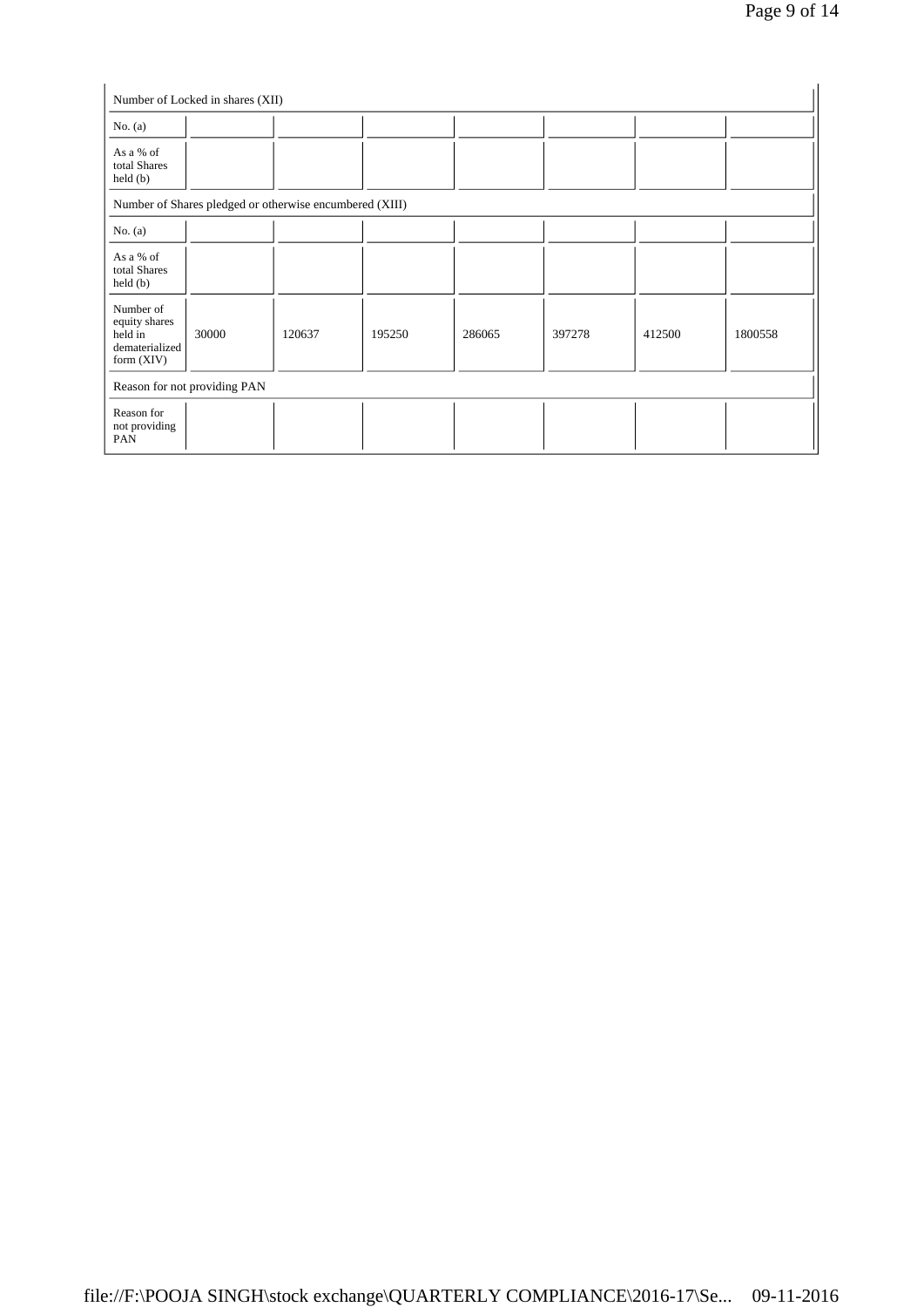| Individuals/Hindu undivided Family                                                                                                                                                        |                                                               |                       |  |  |  |  |  |  |
|-------------------------------------------------------------------------------------------------------------------------------------------------------------------------------------------|---------------------------------------------------------------|-----------------------|--|--|--|--|--|--|
| Searial No.                                                                                                                                                                               | 8                                                             |                       |  |  |  |  |  |  |
| Name of the<br>Shareholders (I)                                                                                                                                                           | <b>SANGEETA MODI</b>                                          | Click here to go back |  |  |  |  |  |  |
| PAN(II)                                                                                                                                                                                   | ADNPM2410L                                                    | Total                 |  |  |  |  |  |  |
| No. of fully paid<br>up equity shares<br>held $(V)$                                                                                                                                       | 3283624                                                       | 6525912               |  |  |  |  |  |  |
| No. Of Partly paid-<br>up equity shares<br>held(V)                                                                                                                                        |                                                               |                       |  |  |  |  |  |  |
| No. Of shares<br>underlying<br>Depository<br>Receipts (VI)                                                                                                                                |                                                               |                       |  |  |  |  |  |  |
| Total nos. shares<br>held $(VII) = (IV) +$<br>$(V)+(VI)$                                                                                                                                  | 3283624                                                       | 6525912               |  |  |  |  |  |  |
| Shareholding as a<br>% of total no. of<br>shares (calculated<br>as per SCRR,<br>1957) (VIII) As a<br>% of $(A+B+C2)$                                                                      | 30.76                                                         | 61.14                 |  |  |  |  |  |  |
|                                                                                                                                                                                           | Number of Voting Rights held in each class of securities (IX) |                       |  |  |  |  |  |  |
| Class eg:X                                                                                                                                                                                | 3283624                                                       | 6525912               |  |  |  |  |  |  |
| Class eg:y                                                                                                                                                                                |                                                               |                       |  |  |  |  |  |  |
| Total                                                                                                                                                                                     | 3283624                                                       | 6525912               |  |  |  |  |  |  |
| Total as a % of<br><b>Total Voting rights</b>                                                                                                                                             | 30.76                                                         | 61.14                 |  |  |  |  |  |  |
| No. Of Shares<br>Underlying<br>Outstanding<br>convertible<br>securities $(X)$                                                                                                             |                                                               |                       |  |  |  |  |  |  |
| No. of Shares<br>Underlying<br>Outstanding<br>Warrants (Xi)                                                                                                                               |                                                               |                       |  |  |  |  |  |  |
| No. Of Shares<br>Underlying<br>Outstanding<br>convertible<br>securities and No.<br>Of Warrants (Xi)<br>(a)                                                                                |                                                               |                       |  |  |  |  |  |  |
| Shareholding, as a<br>% assuming full<br>conversion of<br>convertible<br>securities (as a<br>percentage of<br>diluted share<br>capital) (XI)= (VII)<br>$+(Xi)(a)$ As a % of<br>$(A+B+C2)$ | 30.76                                                         | 61.14                 |  |  |  |  |  |  |
| Number of Locked in shares (XII)                                                                                                                                                          |                                                               |                       |  |  |  |  |  |  |
| No. $(a)$                                                                                                                                                                                 |                                                               |                       |  |  |  |  |  |  |
| As a % of total<br>Shares held (b)                                                                                                                                                        |                                                               |                       |  |  |  |  |  |  |
|                                                                                                                                                                                           | Number of Shares pledged or otherwise encumbered (XIII)       |                       |  |  |  |  |  |  |
|                                                                                                                                                                                           |                                                               |                       |  |  |  |  |  |  |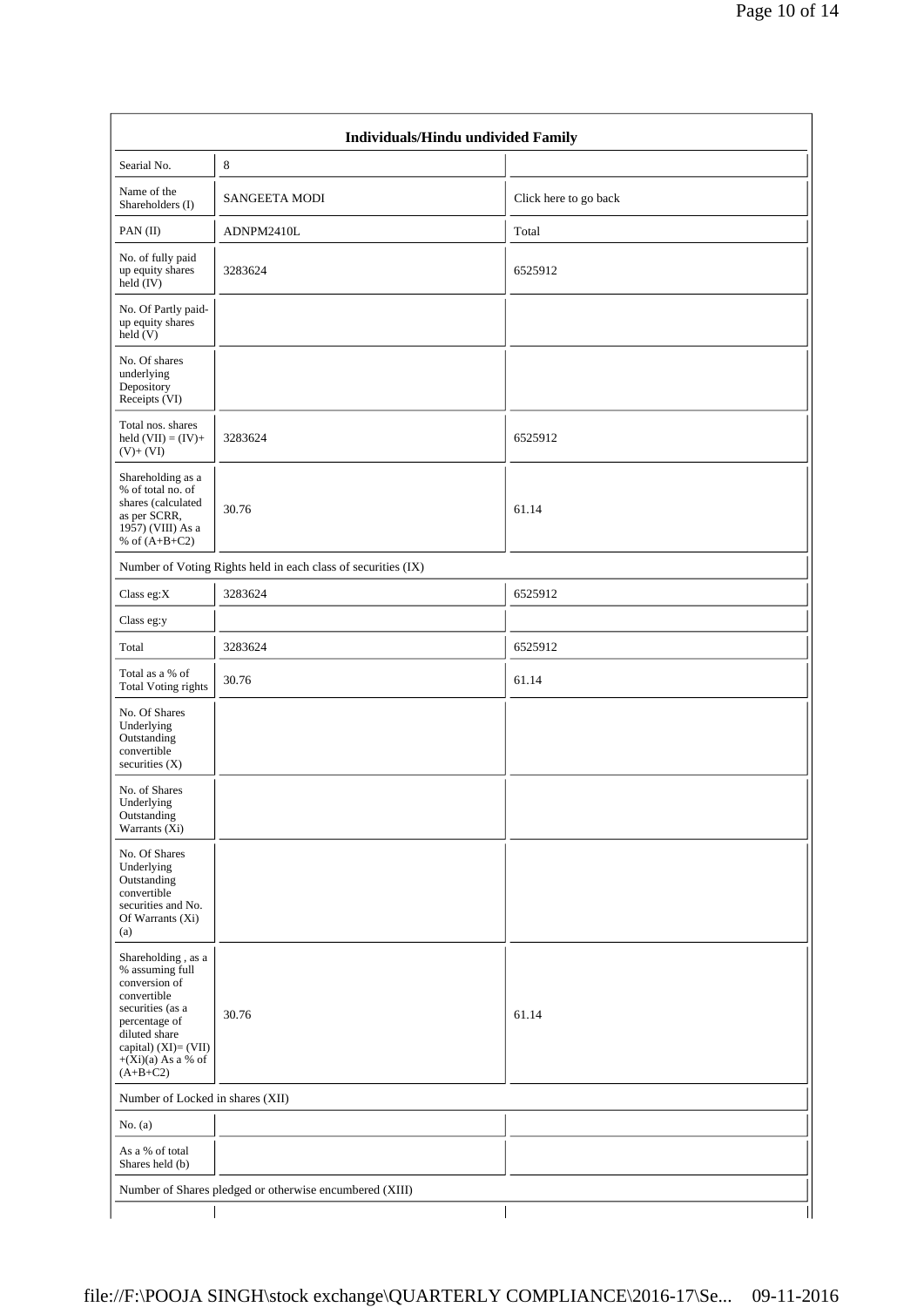| No. $(a)$                                                            |         |         |  |
|----------------------------------------------------------------------|---------|---------|--|
| As a % of total<br>Shares held (b)                                   |         |         |  |
| Number of equity<br>shares held in<br>dematerialized<br>form $(XIV)$ | 3283624 | 6525912 |  |
| Reason for not providing PAN                                         |         |         |  |
| Reason for not<br>providing PAN                                      |         |         |  |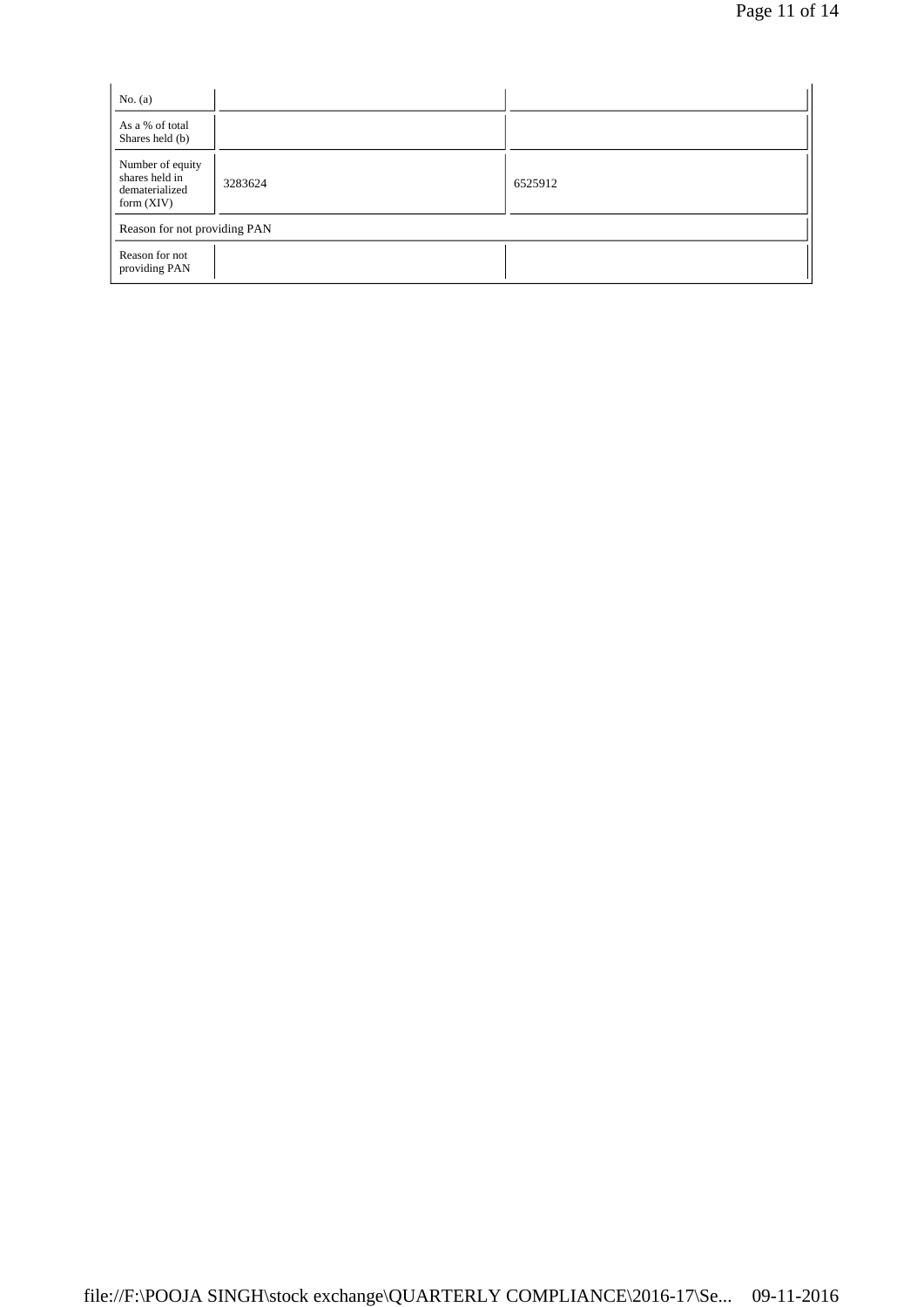| Any Other (specify)                                                                                                                                                                      |                                                               |                                        |                       |  |  |  |  |  |  |
|------------------------------------------------------------------------------------------------------------------------------------------------------------------------------------------|---------------------------------------------------------------|----------------------------------------|-----------------------|--|--|--|--|--|--|
| Searial No.                                                                                                                                                                              | $\mathbf{1}$                                                  | $\mathfrak{2}$                         |                       |  |  |  |  |  |  |
| Category                                                                                                                                                                                 | <b>Bodies Corporate</b>                                       | <b>Bodies Corporate</b>                |                       |  |  |  |  |  |  |
| Category / More<br>than 1 percentage                                                                                                                                                     | More than 1 percentage of shareholding                        | More than 1 percentage of shareholding |                       |  |  |  |  |  |  |
| Name of the<br>Shareholders (I)                                                                                                                                                          | FLEXIR IMPEX PVT LTD                                          | AIM CREDIT CAPITAL PVT LTD             | Click here to go back |  |  |  |  |  |  |
| PAN(II)                                                                                                                                                                                  | AAACF3674J                                                    | AACCA2464R                             | Total                 |  |  |  |  |  |  |
| No. of the<br>Shareholders (I)                                                                                                                                                           | $\mathbf{1}$                                                  | 1                                      | $\mathbf{0}$          |  |  |  |  |  |  |
| No. of fully paid<br>up equity shares<br>held (IV)                                                                                                                                       | 696167                                                        | 974712                                 | $\boldsymbol{0}$      |  |  |  |  |  |  |
| No. Of Partly paid-<br>up equity shares<br>held(V)                                                                                                                                       |                                                               |                                        |                       |  |  |  |  |  |  |
| No. Of shares<br>underlying<br>Depository<br>Receipts (VI)                                                                                                                               |                                                               |                                        |                       |  |  |  |  |  |  |
| Total nos. shares<br>held $(VII) = (IV) +$<br>$(V)+(VI)$                                                                                                                                 | 696167                                                        | 974712                                 | $\mathbf{0}$          |  |  |  |  |  |  |
| Shareholding as a<br>% of total no. of<br>shares (calculated<br>as per SCRR,<br>1957) (VIII) As a<br>% of $(A+B+C2)$                                                                     | 6.52                                                          | 9.13                                   | $\mathbf{0}$          |  |  |  |  |  |  |
|                                                                                                                                                                                          | Number of Voting Rights held in each class of securities (IX) |                                        |                       |  |  |  |  |  |  |
| Class eg: X                                                                                                                                                                              | 696167                                                        | 974712                                 | $\boldsymbol{0}$      |  |  |  |  |  |  |
| Class eg:y                                                                                                                                                                               |                                                               |                                        |                       |  |  |  |  |  |  |
| Total                                                                                                                                                                                    | 696167                                                        | 974712                                 | $\mathbf{0}$          |  |  |  |  |  |  |
| Total as a % of<br><b>Total Voting rights</b>                                                                                                                                            | 6.52                                                          | 9.13                                   | $\mathbf{0}$          |  |  |  |  |  |  |
| No. Of Shares<br>Underlying<br>Outstanding<br>convertible<br>securities $(X)$                                                                                                            |                                                               |                                        |                       |  |  |  |  |  |  |
| No. of Shares<br>Underlying<br>Outstanding<br>Warrants (Xi)                                                                                                                              |                                                               |                                        |                       |  |  |  |  |  |  |
| No. Of Shares<br>Underlying<br>Outstanding<br>convertible<br>securities and No.<br>Of Warrants (Xi)<br>(a)                                                                               |                                                               |                                        |                       |  |  |  |  |  |  |
| Shareholding, as a<br>% assuming full<br>conversion of<br>convertible<br>securities (as a<br>percentage of<br>diluted share<br>capital) $(XI) = (VII)$<br>$+(X)$ As a % of<br>$(A+B+C2)$ | 6.52                                                          | 9.13                                   | $\boldsymbol{0}$      |  |  |  |  |  |  |
|                                                                                                                                                                                          | Number of Locked in shares (XII)                              |                                        |                       |  |  |  |  |  |  |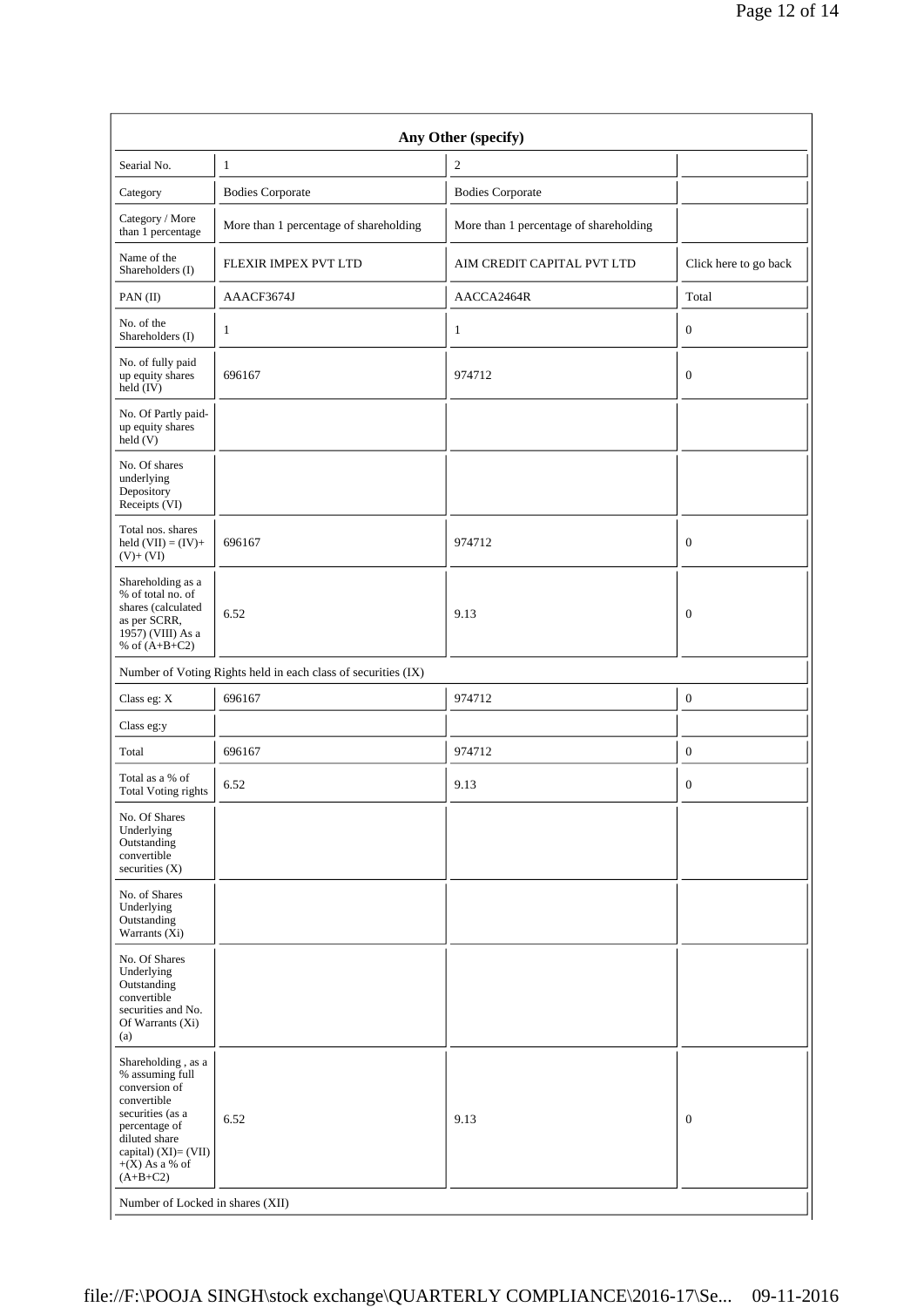| No. $(a)$                                                            |        |        |                |
|----------------------------------------------------------------------|--------|--------|----------------|
| As a % of total<br>Shares held (b)                                   |        |        |                |
| Number of equity<br>shares held in<br>dematerialized<br>form $(XIV)$ | 696167 | 974712 | $\overline{0}$ |
| Reason for not providing PAN                                         |        |        |                |
| Reason for not<br>providing PAN                                      |        |        |                |